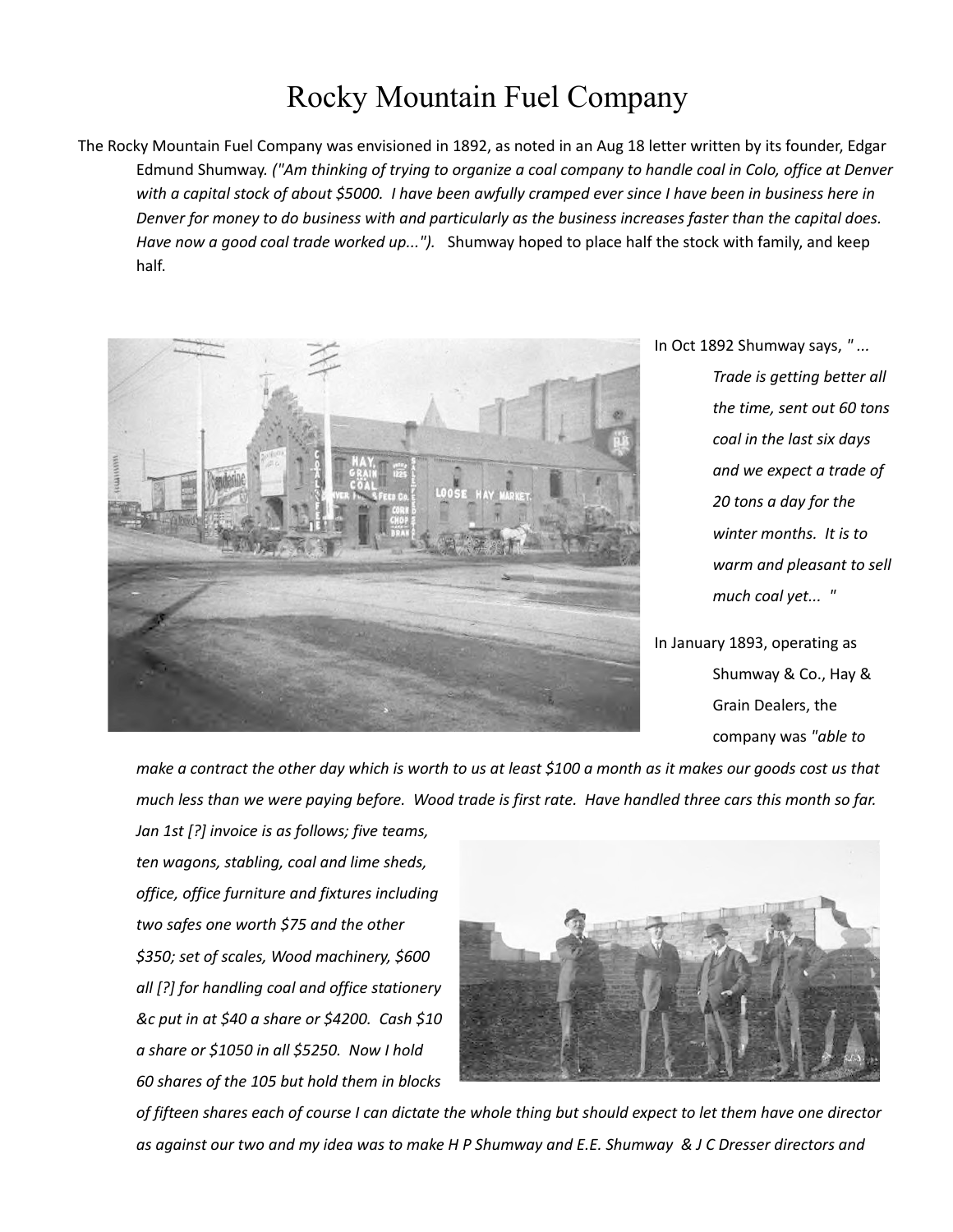*then the directors could elect officers as follows H P Shumway President, E.E. Shumway V P and Manager and J C Dresser Sec & Tr. At present it takes \$50 a share to handle it but the chances are that in the spring when we get to putting out a good deal of lime we will have to put up \$25 a share more.* 

- letter dated 03/10/1893 "*Business is very good and at a fair profit, our coal sales was 921 tons for the mo of Feb and we handled in addition to that nine cars of wood. If it had been a long mo. we would have reached 100 tons. That largely went on the books but will be mostly paid within 30 days as we haven't over 300 or \$400 out on accts prior to Feb 1st. My idea never has been to get a piece of coal land and hold onto it as a speculation but to begin here in Denver with a retail trade and keep extending as fast as we can profitabelly but always at a profit. The lignite mines will of course have to be attended to at first as that is the bulk of the trade in Denver at present- that part can be handled with little additional capital so far as operating a mine is concerned but it would throw us of course into the wholesale trade and that would take more capital and then expand as you might say by a process of absorption. ...*
- letter dated 08/30/1893 *"We are in real good shape as yet, all bills paid up and a little money on hand for next months bills but to do this every collection has been made and we absolutely have no reserve against any combination of circumstances that can not be seen and of course can not be provided for - all the profits were more than lost in those three days and now the coal men are in a fight amongst themselves. I do not know where it will end but before it is through there will be less coal men than at present that is sure. "*
- letter dated 09/13/1893 "*... Our business is real good for the time of year but as long as the fight is on we can not make anything. \$3.25 a ton is just what it costs. So far this month we have had 19 cars of coal and 3 of wood so you see we do some business every day and manage to keep payments up so far . ..*
- 09/23/1893 *" ... We find it harder evry month to make payments, got through this month by the skin of our teeth, in fact we are not through yet as we still have \$100 to pay Monday and that is all until next month but I really can not see where it is coming from for sure - "*
- By April 1898 the company had become Rocky Mountain Fuel Co., with E E Shumway as general manager, and in June 1903 the company letterhead informs the reader " We operate eight mines located at Rockvale, Colo; Sopris, Colo; Trinidad, Colo; Maitland, Colo; Cardiff, Colo; Total Daily Capacity 3000 tons" Shumway, now listed as President and General Manager, says *" Please find enclose certificate No 164 for one hundred shares capital stock of the Rocky Mountain Fuel Company in favor of J O Milligan. This, I believe, is in accordance with our understanding. I have written Mr. Milligan to that effect.*

*"You remember I told you that we expected to place quite a block of stock with Omaha parties. Mr. Creighton* was ready for us and gave me his check for \$25,000 in payment of two hundred fifty shares. This, I think, will *start us. I anticipate no serious trouble in placing \$100,000 with the Omaha parties that I mentioned to you*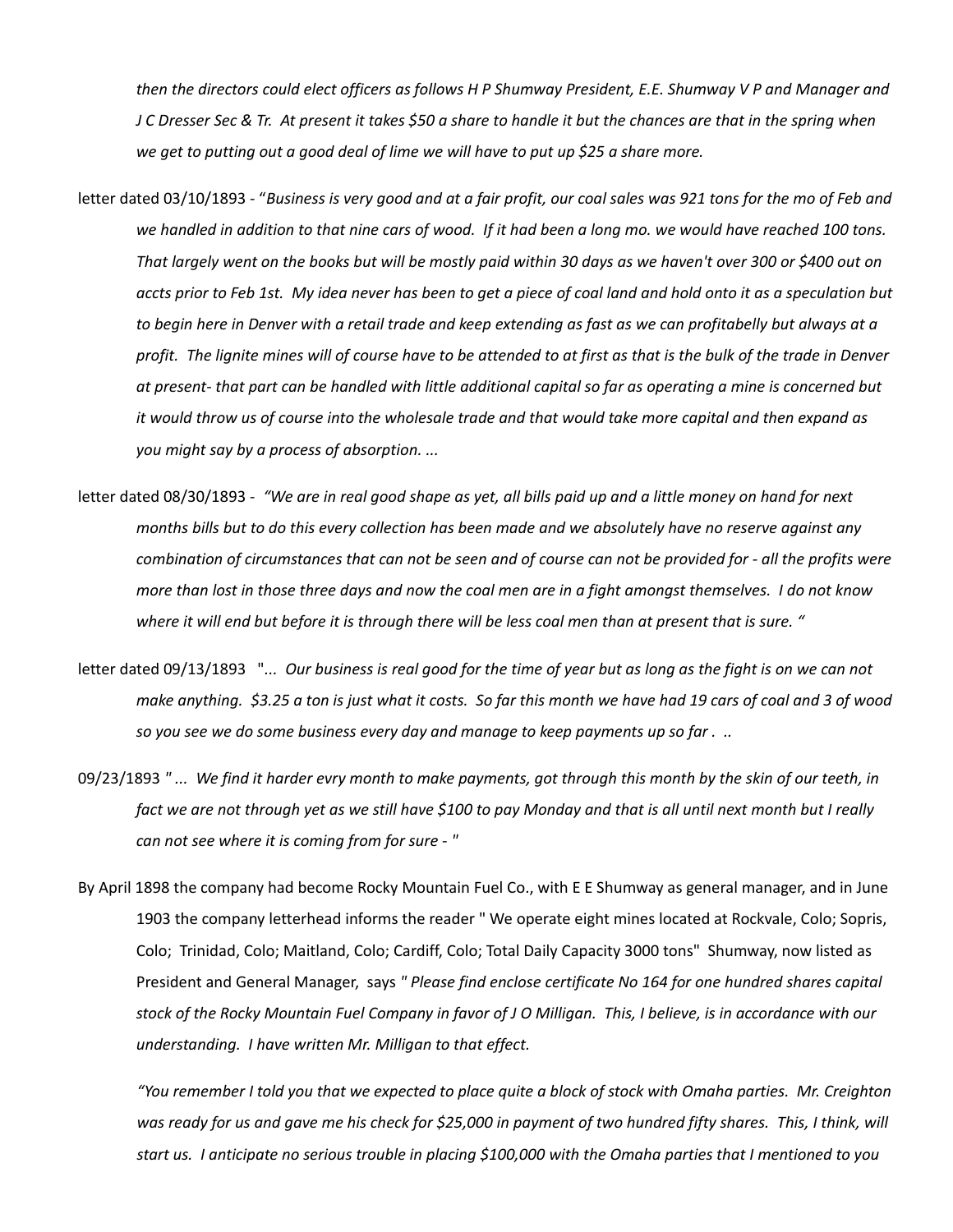*within the next thirty days."*

In a letter dated 4/24/1907 ... *"We had our stockholder's meeting yesterday, and the authorization of the increase in capital stock from one million dollars to two million dollars was voted unanimously. The meeting lasted for some time, as we had to go somewhat into detail as to the outlook of the Company, its present condition and the purposes for which we expected to use the money. I presume the Board of Directors will authorize the issuance of \$250,000 of this capital stock at this time. The present stockholders of record are the ones who* 

J. H. BROWN, Auditor **EXECUTIVE OFFICES** THE ROCKY MOUNTAIN FUEL COMPANY ROCKVALE, COLO<br>SOPRIS, "<br>TRINIDAD, "<br>MAITLAND, "<br>CARDIFF" " MINERS AND WHOLESALERS OF **EXAMPLES AND WHOLESALERS OF COAL** ral Daily Capacity<br>3000 TONS FUEL CO. OF SPERS I PEASE steed these wie . DENVER, COLO., Apr. 12, 1907. iting; but I presume now I will not all you until after the first Mr. H. P. Shumway, he as entertainment for happy & is the qual My Dear Brother; consensance ant go us asset

*would be entitled to their pro rata share. As I presume some of the stockholders will not be in position to take much of this, we will probably be able to give some of our stockholders even a little additional amount, if they should want it. "* 

And after - The company continued to thrive as industry and domestic demand increased in the midwest. This also was the time when labor unrest and attempts at formation of unions increased (see links below) In December, 1913 there was a disastrous explosion in the [Vulcan Mine,](http://ourfamilyhistoryblog.files.wordpress.com/2012/09/vulcan-mine-diaster-shumway.pdf) and as a result of exposure to the poisonous gases in the mine, Edmund Shumway died.

A lot of the stock was held by family members, and I know that my grandmother had some shares. Operation passed to one of the original officers, John J Roche, and on his death in 1927 to his daughter, Josephine. Despite her efforts (including allowing unionization of her workers) the company folded, according to Wikipedia, in 1944.

Miscellaneous links

[http://www.colorado.edu/geography/cartpro/cartography2/spring2005/muhovich/CoalMiningProject/Columb](http://www.colorado.edu/geography/cartpro/cartography2/spring2005/muhovich/CoalMiningProject/Columbine_Massacre.htm) [ine\\_Massacre.htm.](http://www.colorado.edu/geography/cartpro/cartography2/spring2005/muhovich/CoalMiningProject/Columbine_Massacre.htm)

<http://digital.denverlibrary.org/cdm/singleitem/collection/p15330coll22/id/15786/rec/38>

[http://games.historycolorado.org/ripsigns/show\\_markertext.asp?id=816](http://games.historycolorado.org/ripsigns/show_markertext.asp?id=816)